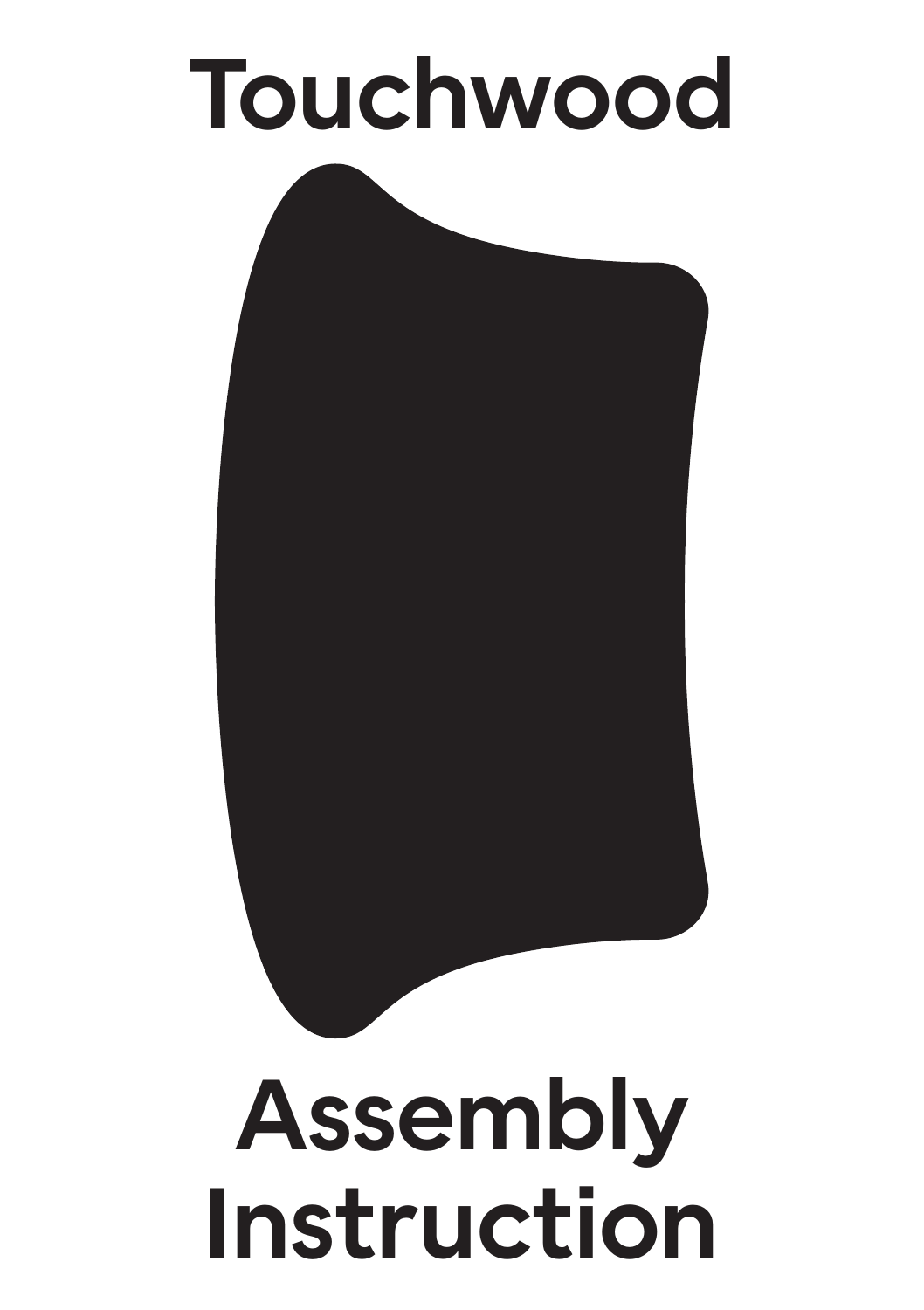Touchwood Chair *Durable and timeless*

Subtle, strong, and elemental, the Touchwood Chair reflects designer Lars Beller Fjetland's belief that interacting with natural materials is of huge importance. Neither unnecessary decorations nor extraneous components should interrupt the simple relationship between material and user. The beechwood is molded into a continuous shape, making it contract grade durable, while preserving its flexibility. All variants of the Touchwood family stack, making them an ideal choice for public spaces or busy homes. If you perceive more than a little influence from classic minimalistic Scandinavian design at play in this hardworking, functional chair, you'd be right! An armchair, counter stool, bar stool and bar chair in a variety of wooden and metal bases, heights and finishes complete the Touchwood Family

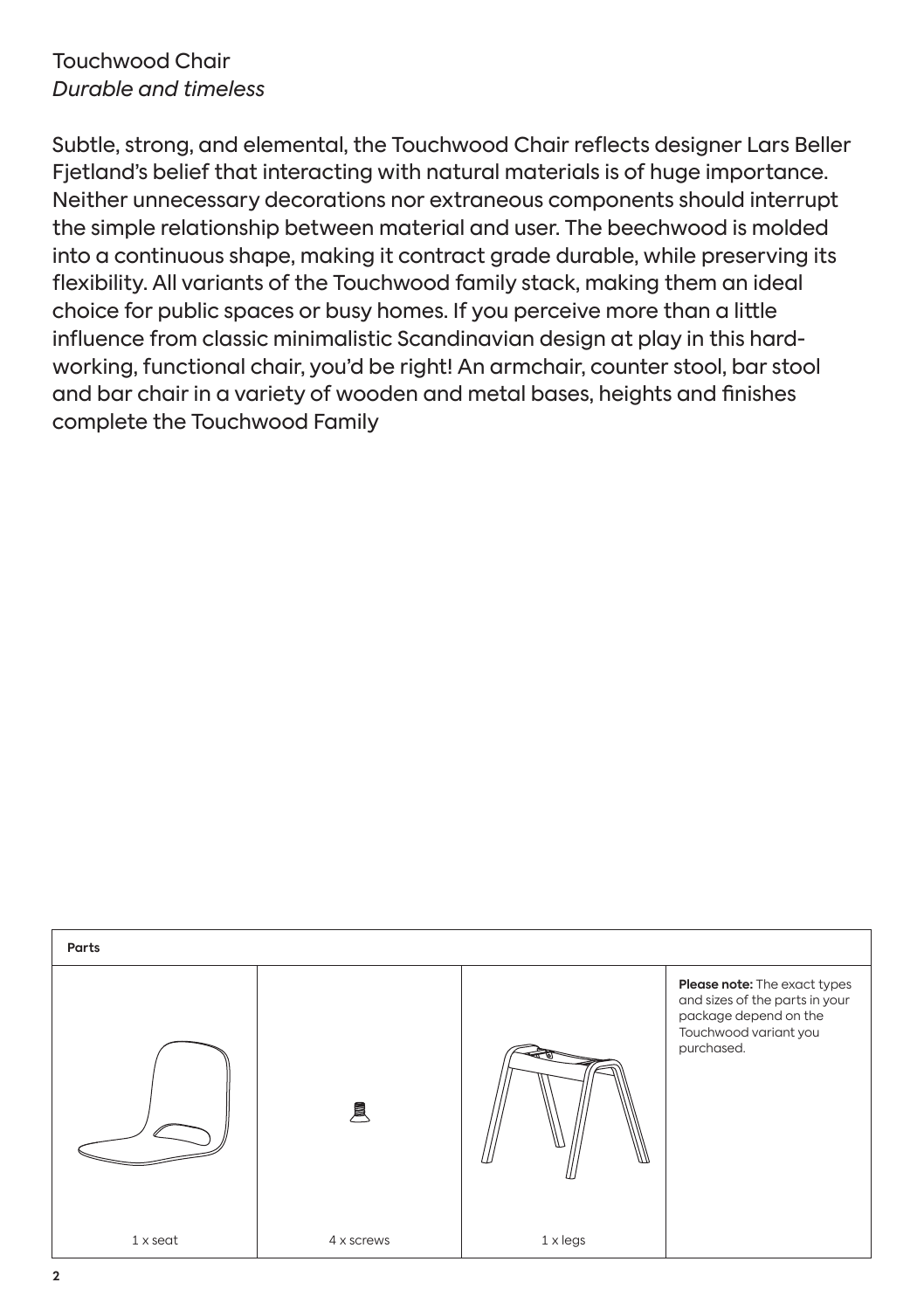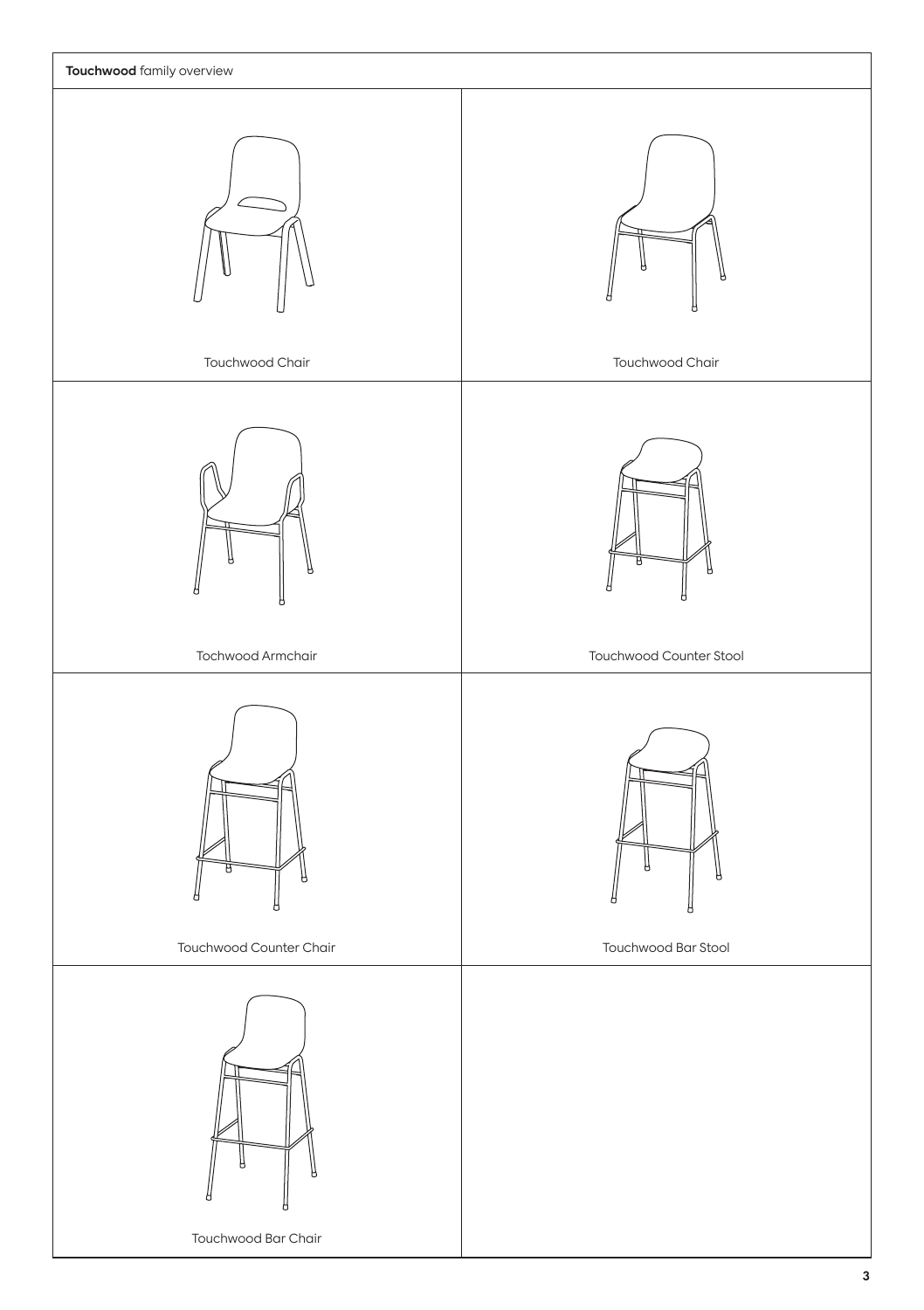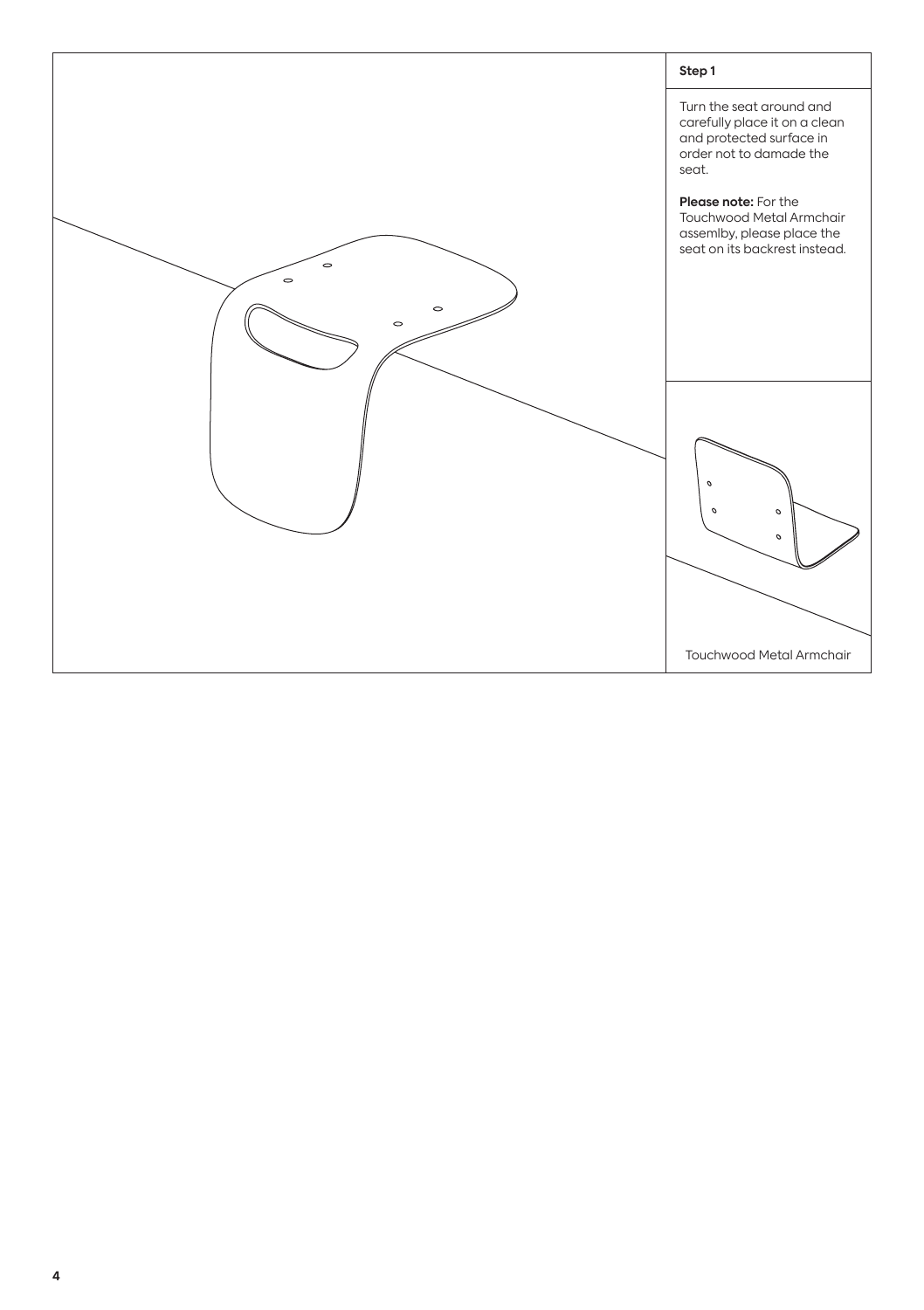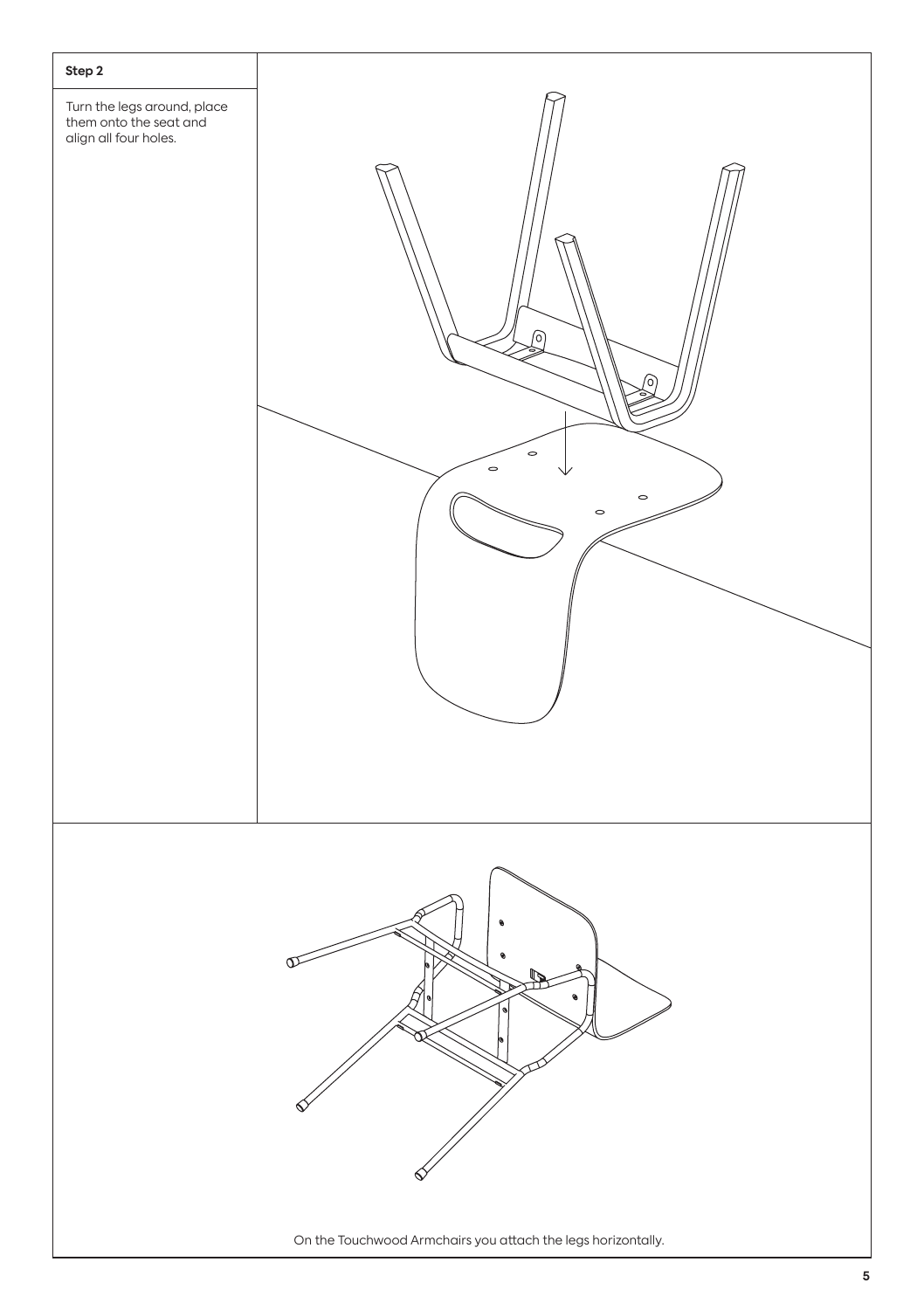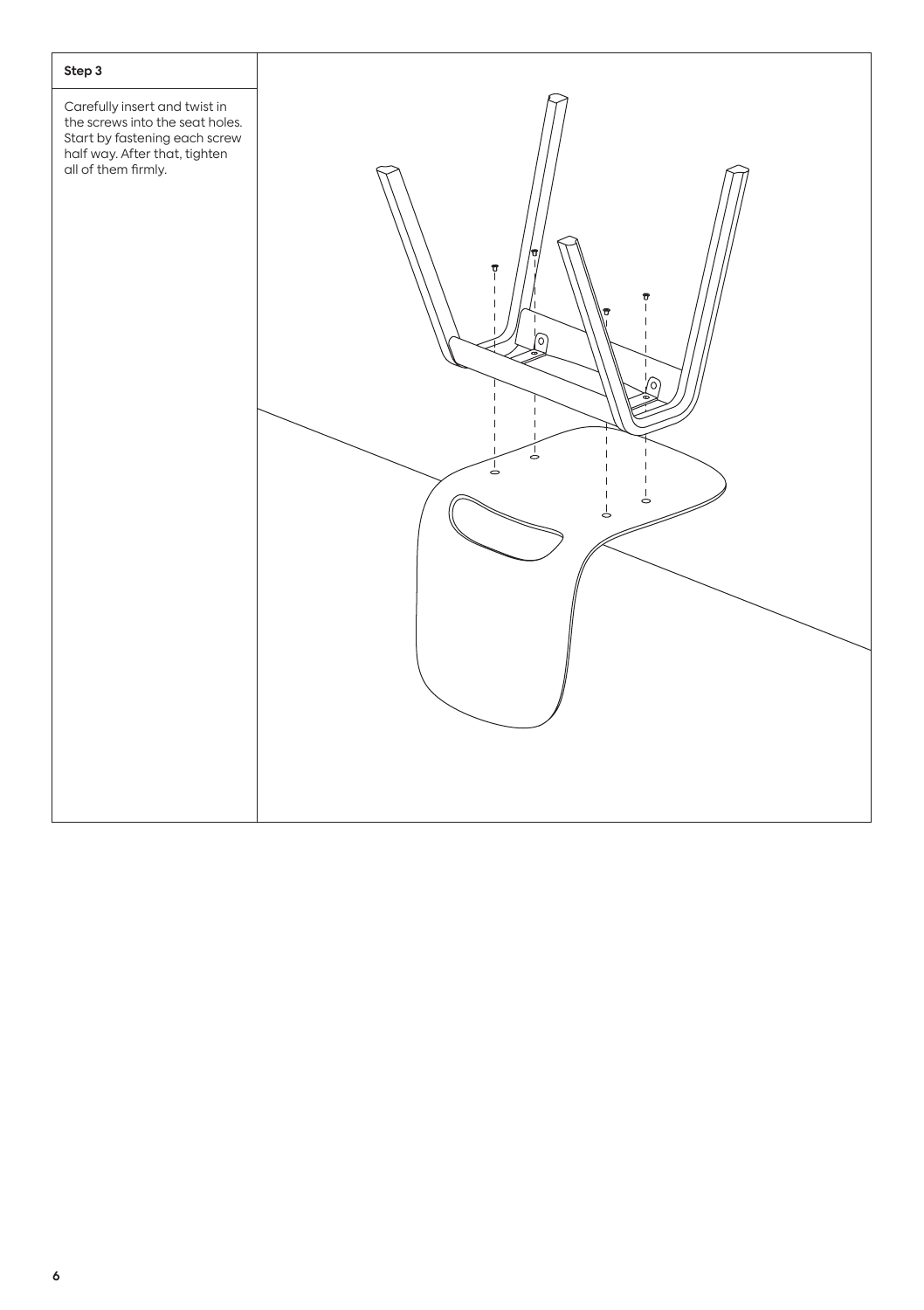